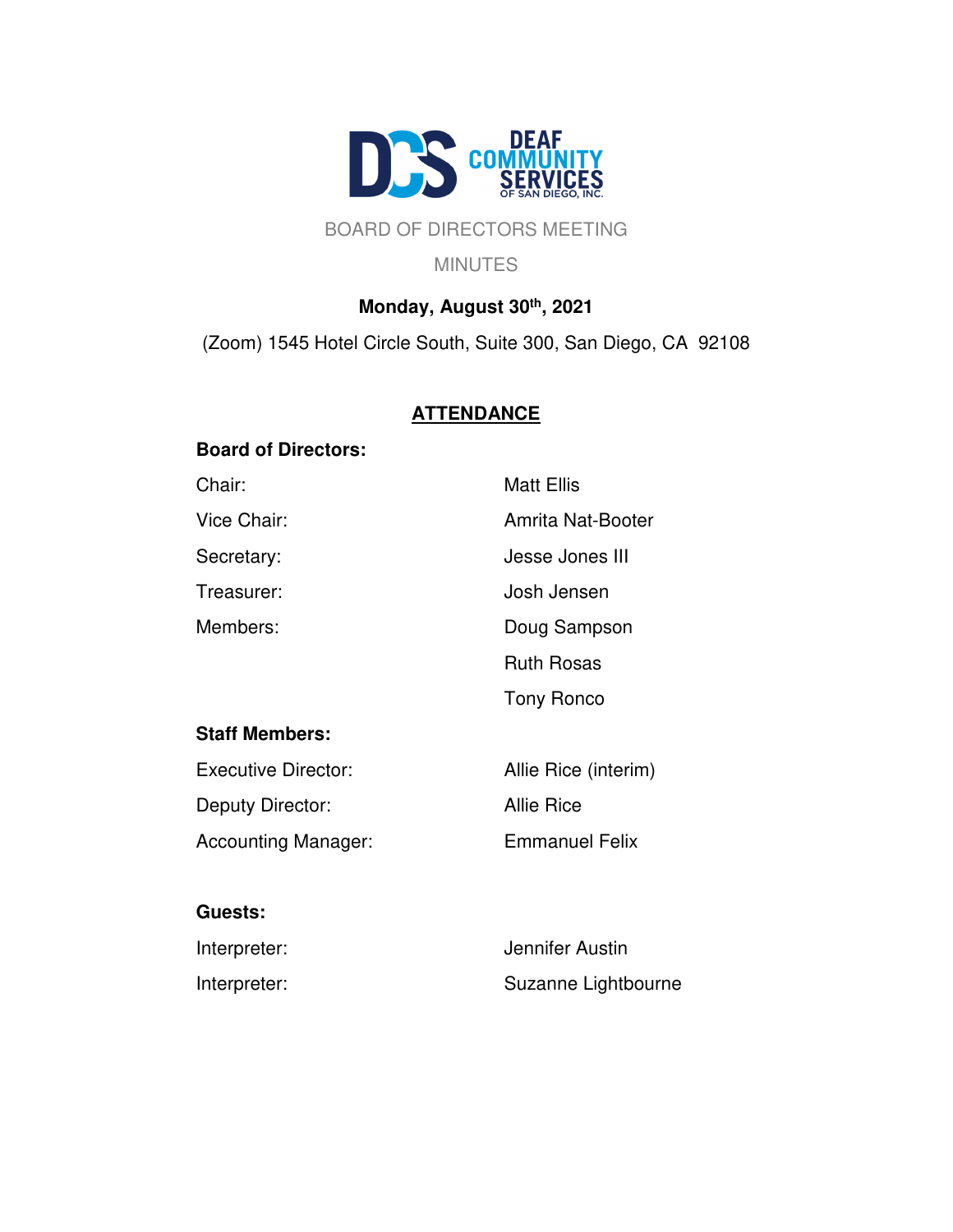### **MEETING**

### **Call to Order**

Ellis called the meeting to order at 06:05 PM.

### **Review of the Minutes**

The two minutes from the July 20<sup>th</sup> email and July 26<sup>th</sup> meeting were presented for review and approved.

### **Chairperson's Report (Ellis)**

### **Update on the board and its members-**

William "Bill" Mather had to step down from the board to focus on his health. I expect to see Bill to remain involved with DCS as a community member! I, for one, will miss his experience, dedication, and humor.

The board will continue to work on our recruitment of new members. I want to personally thank each one of you for volunteering your time and dedication to this board. We have progressed quite a bit, and there is more yet to do; I am grateful for each one of you!

### **Organizational Healing Report**

The board and DCS have met and are processing the report, and we will have more news on that soon.

### **Executive Director Search**

Focus Groups- The six focus groups to collect thoughts on what qualities are needed for an Executive Director to build a leader profile led by Innivee Strategies have been completed. The six groups were the DCS staff, the board, and various groups representing the San Diego community demographic. DCS Executive Director Profile Community Survey- Innivee and the DCS board are releasing a survey for the community and stakeholders to learn more about the ideal qualifications and attributes needed in the next Executive Director. The survey will be in LSM/Spanish and ASL/English. It will run for the next two weeks. Be on the lookout for it!

Search Committee- The committee has been formed and already started meeting with Innivee. The twelve-member committee comprises ten community members and two DCS employees; no board members are involved in that committee. I am thrilled that we have arrived at this stage! Watch for that, as well! I will allow the committee to make the announcement of who is in the committee and what their plans are.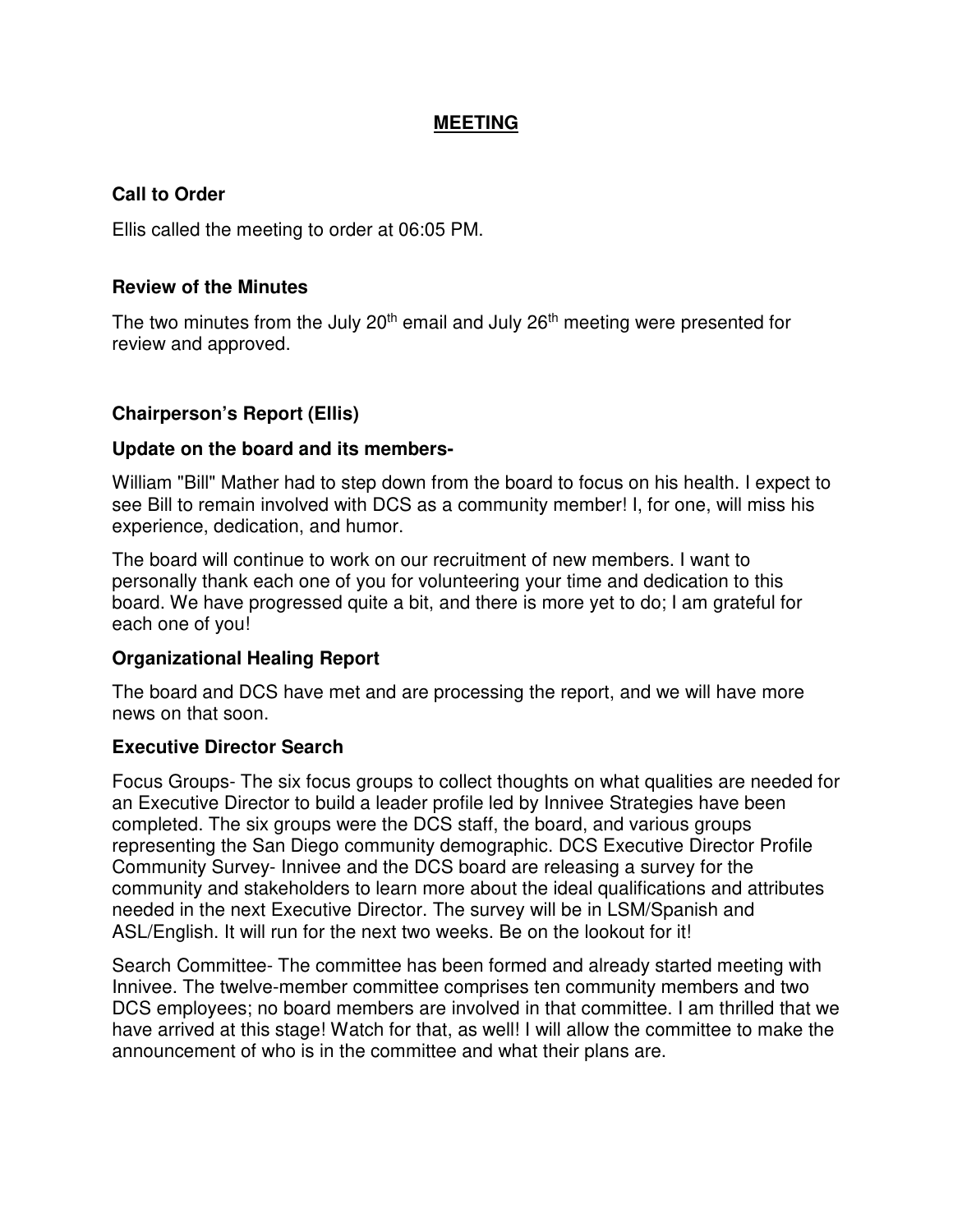# **Executive Director's Report (Rice)**

**COVID-19 Update:** DCS employees are currently working on a hybrid schedule and direct services are provided through in-person and virtual appointments and meetings.

## **Administration**:

Reopening Update: With surging cases of the Delta variant, DCS has decided to take extra precautions and made some changes as follows:

- The Deaf and Hard of Hearing Seniors Citizens Club will no longer meet inperson on Thursdays until further notice.
- DCS Clubhouse will return back to its limited hours of 10 am 3 pm.
- The SOL program has discontinued in-person group sessions. Only virtual group sessions are provided until September 7th.
- All other departments continue to provide remote services. In-person services/appointments can be considered, as long as safety protocols are enforced.
- DCS continues to be open on Tuesdays and Thursdays from 10 am 3 pm.

### Short-term Projects:

**Energy Upgrade California (EUC) -** The project is halfway through and the ramp-up campaign videos are almost completed and ready for release. In support of state-wide initiatives, those videos will be released during two rollout waves, educating deaf and hard of hearing individuals about phasing out the standard plans and adopting the Timeof-Use rate plans. The expected shift is happening from April 2021 to March 2022.

**COVID-19 Community Health Project (CCHP) -** The project team has produced several educational videos, Instagram Reels, and social media posts. There were three webinars provided - one with the DCS Adult Literacy classes and the other two with two different groups of students from the Educational Cultural Complex (ECC). Also, DCS shared a total of 8 videos from the Deaf West Theatre. The project is scheduled to complete at the end of August; however, there is a possibility of an extension until October or November.

**Financial Literacy Project with Bank of America and National Disability Institute -** The initiative aims to raise awareness and application of financial capability strategies through ASL. The project is making progress and several videos are currently in the post-production stage. Topics include budgeting and smart spending, utilizing credit, dealing with debt, financial goal-setting, and investment and retirement, just to name a few.

**Identity Theft Resource Center (ITRC) -** DCS reviewed vendor recommendations regarding ADA compliance on the ITRC website and shared input to make it accessible for the deaf, hard of hearing, and deafblind population. Furthermore, DCS provided consultation regarding best practices for outreach, education, and marketing campaigns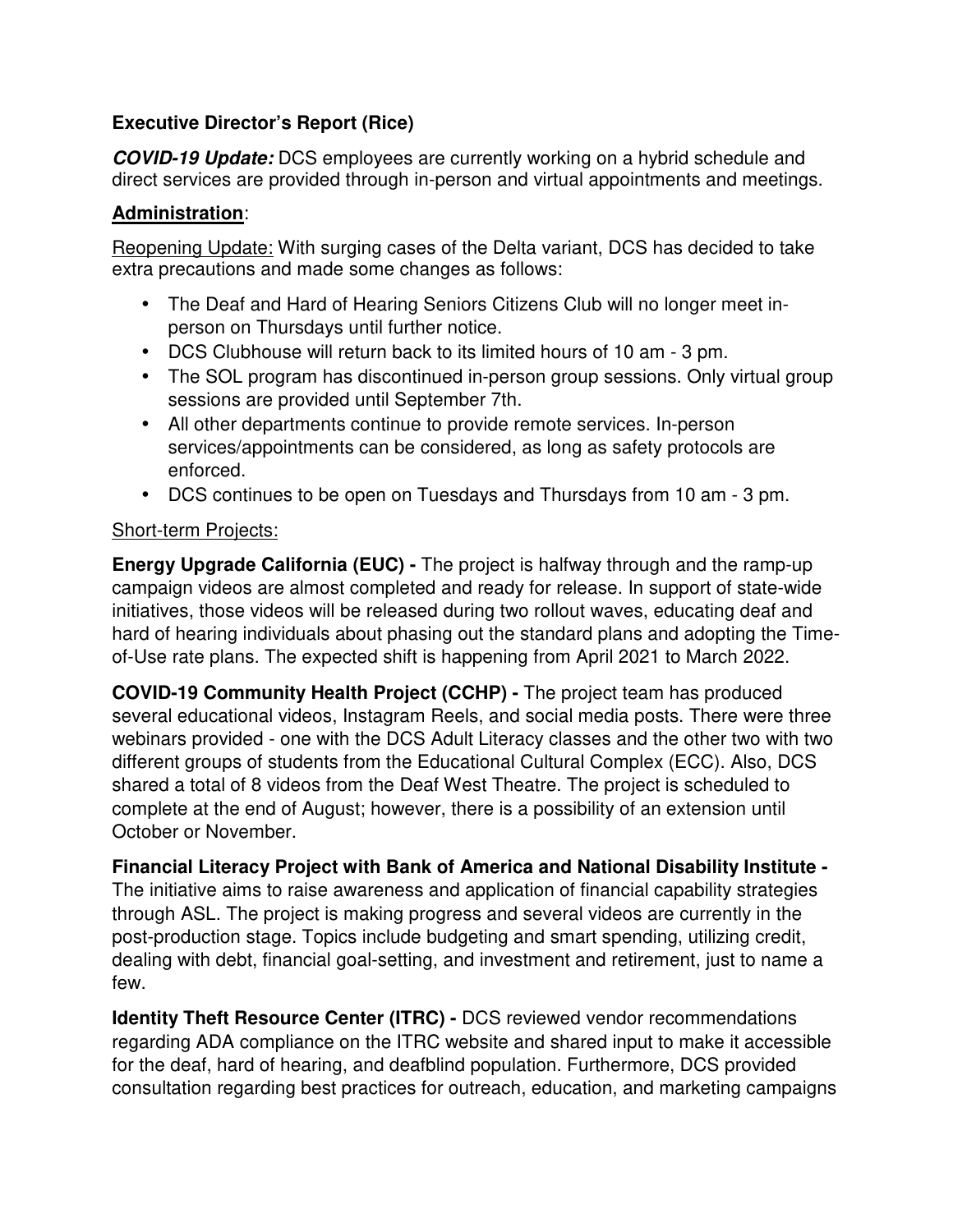to maintain awareness about identity theft. ITRC will give a virtual presentation about its purpose and share essential resources with DCS employees on September 24th.

**Teams and Changes Program -** After a year-long hiatus due to lack of staffing, DCS has decided to continue its partnership with Teams and Changes. The CSS department is overseeing the project.

Staffing Update: The Accounting Manager, SOL Program Manager, and Job Development Specialist positions were filled in July. In addition, the Youth and Family Services Director position has been filled. Kayla LaBruno is the new YFS Director and she started working with DCS on 8/27.

There are several vacant positions and those are as follows: Executive Director, Clinical Director, Registered Alcohol and Drug Technician, Behavioral Health Therapist, Deaf Coach Coordinator, and Scheduler.

### **Departments:**

### **Behavioral Health Department:**

| <b>Behavioral Health Services</b>  | June | July |    |
|------------------------------------|------|------|----|
| Unduplicated clients (adult/child) |      |      | 6  |
| <b>DSS</b> cases                   |      | 2    |    |
| <b>Signs of Life (SOL)</b>         |      |      |    |
| <b>Unduplicated clients</b>        |      |      | ∆* |
| SOC vacancies                      |      |      |    |
| SOC2 (SOH) vacancies               |      | 2    | 2  |
| <b>Clubhouse</b>                   |      |      |    |
| <b>Unduplicated clients</b>        | 6    |      |    |
| <b>Client contacts</b>             |      | 126  |    |

\*12 active cases for SOL.

**Update:** A new house manager joined SOC #2 (formerly, SOH) in early July.

# **Interpreting Services:**

|                                              | June | July | YTD |
|----------------------------------------------|------|------|-----|
| Total # of Requests                          | 555  | 321  | 321 |
| Total # of Last Minute Requests              | 43   | 33   | 33  |
| # of Last Minute Requests Filled             | 33   | 28   | 28  |
| Total # of Community Requests                | 348  | 300  | 300 |
| # of Community Requests Filled               | 331  | 293  | 293 |
| Total # of Educational Requests              | 70   | 27   | 27  |
| # of Educational Requests Filled             | 69   | 26   | 26  |
| # of requests canceled (Billable)            | 83   | 38   | 38  |
| # of requests canceled (non-billable)        | 51   | 26   | 26  |
| # of Trilingual Interpreting Requests Filled | n/a  |      |     |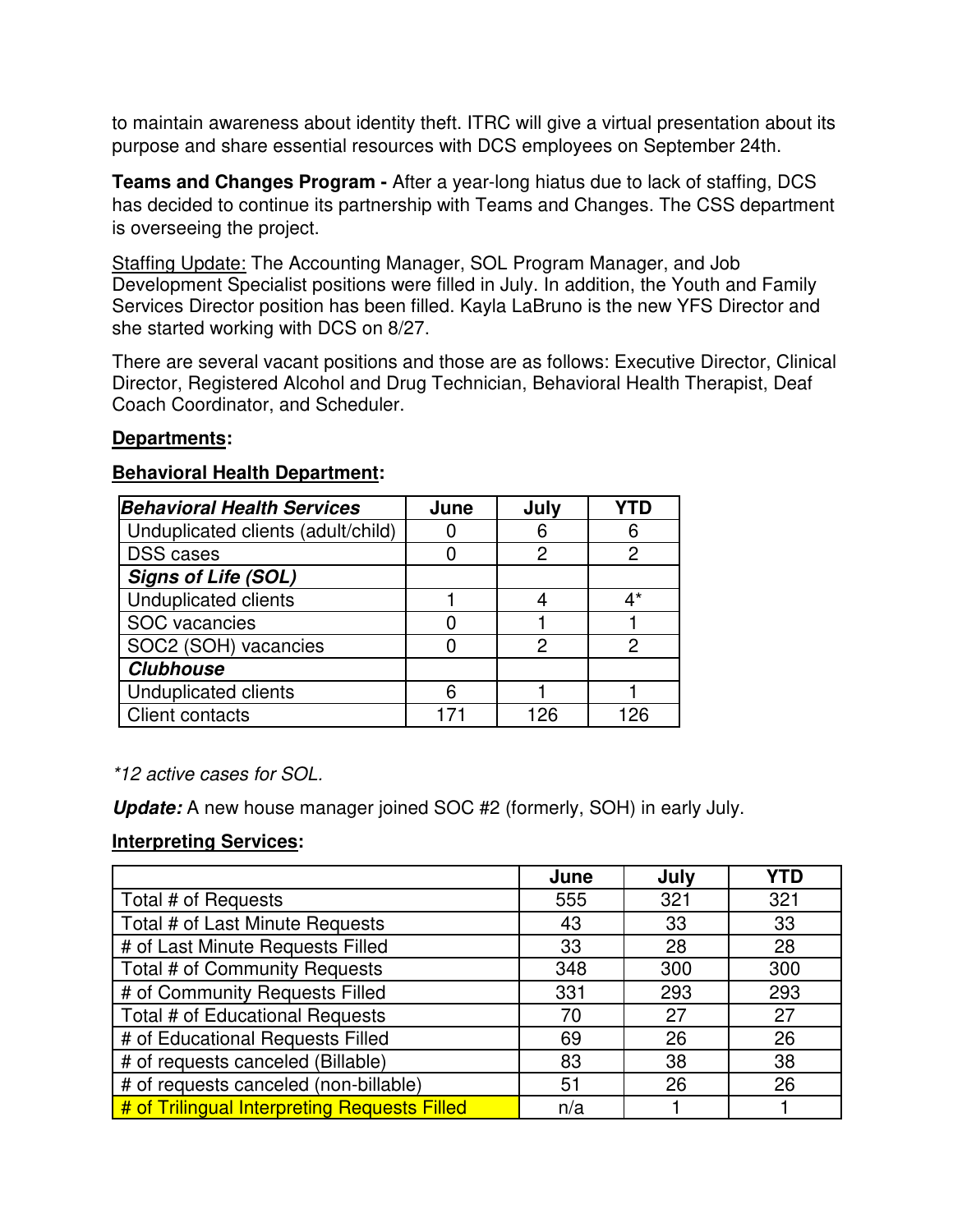| # of Requests for CART Services Filled              | n/a |    |  |
|-----------------------------------------------------|-----|----|--|
| # of DeafBlind Interpreting Requests Filled         | n/a | 13 |  |
| # of Deaf Interpreter Requests Filled               | n/a |    |  |
| <b>Total Requests of Pro Bono Services Provided</b> |     |    |  |

# **Employment Services:**

|                       | June | Julv |  |
|-----------------------|------|------|--|
| Enrollment            |      |      |  |
| Job Placements        |      |      |  |
| (Goal: 62 placements) |      |      |  |

# **Adult Literacy Services:**

|                                      | June | July | YTD |
|--------------------------------------|------|------|-----|
| <b>LEAD</b>                          |      |      |     |
| Unduplicated trainees (combined)     |      |      |     |
| HQ                                   | 1 በ  |      |     |
| <b>NCO</b>                           | 5    |      |     |
| <b>PVSA</b>                          |      |      |     |
| Unduplicated participants (combined) |      |      |     |
| HQ                                   |      |      |     |
| <b>NCC</b>                           |      |      |     |

# **Youth and Family Services**:

| <b>Deaf Mentorship Program</b> | June | July | YTD |
|--------------------------------|------|------|-----|
| Unduplicated # of families     |      |      |     |
| Deaf coaches                   |      |      |     |
| # of families on the wait list |      |      |     |
| e5                             | n/a  | n/a  | n/a |
| <b>Family ASL</b>              |      |      |     |
| # of participants              | n/a  | n/a  | n/a |
| # of families in attendance    | n/a  | n/a  | n/a |
| (Merry Mondays)                |      |      |     |
| <b>BBBS</b>                    |      |      |     |
| # of matches                   | З    |      |     |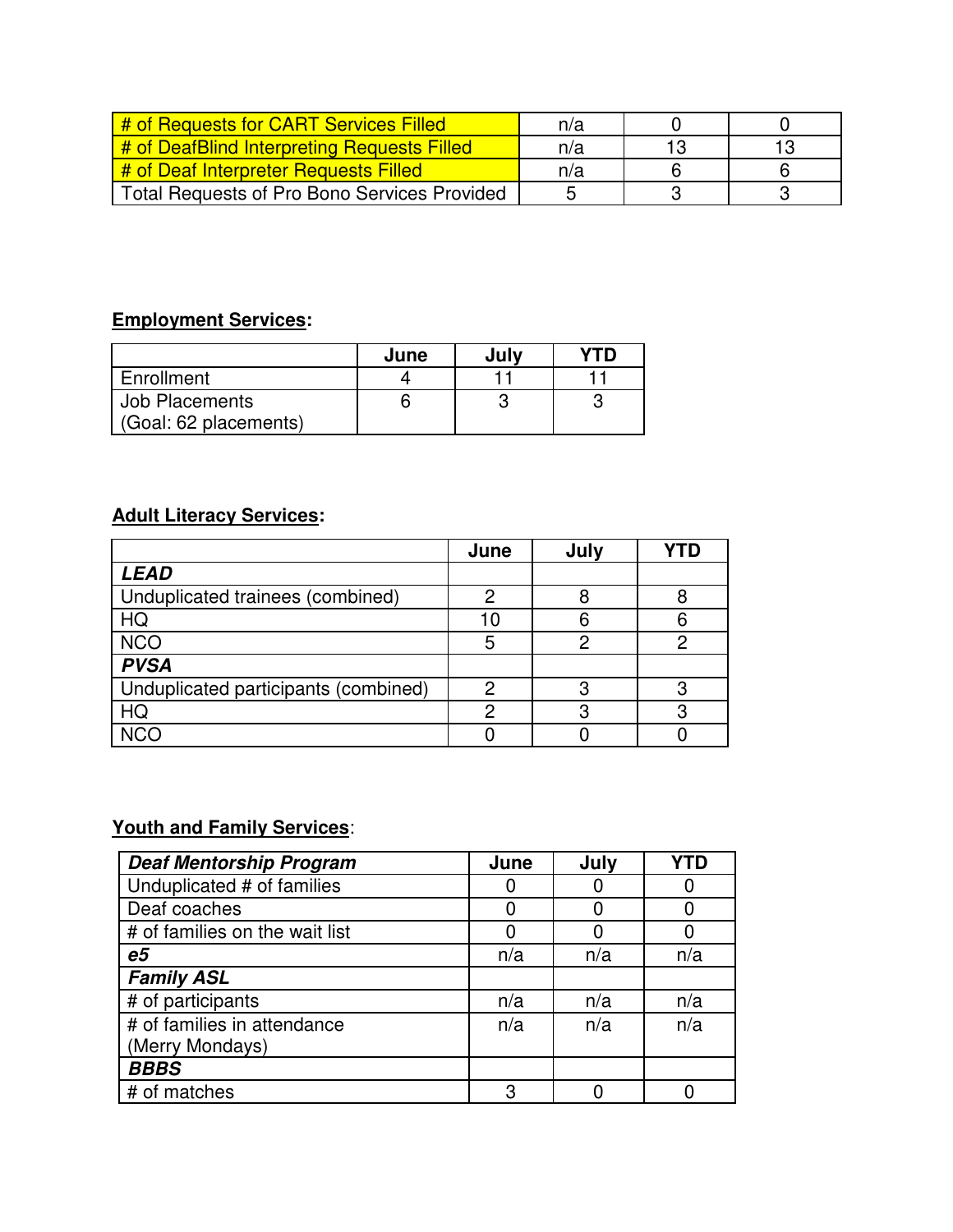| # of Bigs on the wait list      |     |        |     |
|---------------------------------|-----|--------|-----|
| I # of Littles on the wait list |     |        |     |
| Deaf Youth Literacy Camp (DYLC) | n/a | ำ/ $a$ | n/a |

### **Client Support Services:**

|                                   | June | July | YTD |
|-----------------------------------|------|------|-----|
| <b>Advocacy Services</b>          |      |      |     |
| Unduplicated clients (combined)   | 12   | 12   | 12  |
| <b>Client Contacts (combined)</b> | 148  | 124  | 124 |
| <b>Information and Referrals</b>  |      |      |     |
| Referrals (combined)              | 198  | 183  | 183 |

### **Media:**

|                     | June  | July  | <b>YTD</b> |
|---------------------|-------|-------|------------|
| <b>FB Likes</b>     | 6,233 | n/a   | n/a        |
| <b>FB Followers</b> | 6,751 | 6,230 | 6,230      |
| Twitter             | 4,299 | 4,319 | 4,319      |
| Instagram           | 2,945 | 2,963 | 2,963      |
| YouTube             | 690   | 694   | 694        |
| Subscriber          | 2,303 | 2,286 | 2,286      |
| DCS Website Users*  | 2,178 | n/a   | n/a        |

\*This represents the number of people who have visited the DCS website, even if they have visited the site multiple time.

No events in July. For the safety of everyone, including those at risk, the End of Summer BBQ event (mid-August), SD Deaf Festival (early October), and Holiday Party (early December) have been canceled.

### **Financial Report (Jensen)**

Hello everyone! We had several meetings to discuss financial priorities within the past month since Emmanuel started with us. The official financial statements are not yet available for our review; however, we were able to procure estimates from other sources. According to Emmanuel, the financial statements should be available by the end of September.For the interpreting department, again this is merely an estimate but presumed to be accurate, the revenues for the 2020-2021 FY is\$1.8 million. This is approximately \$300,000 more than what we projected. Currently, our line of credit is maxed out at \$150,000. When funds permit, our plan to pay it off is to allocate \$25,000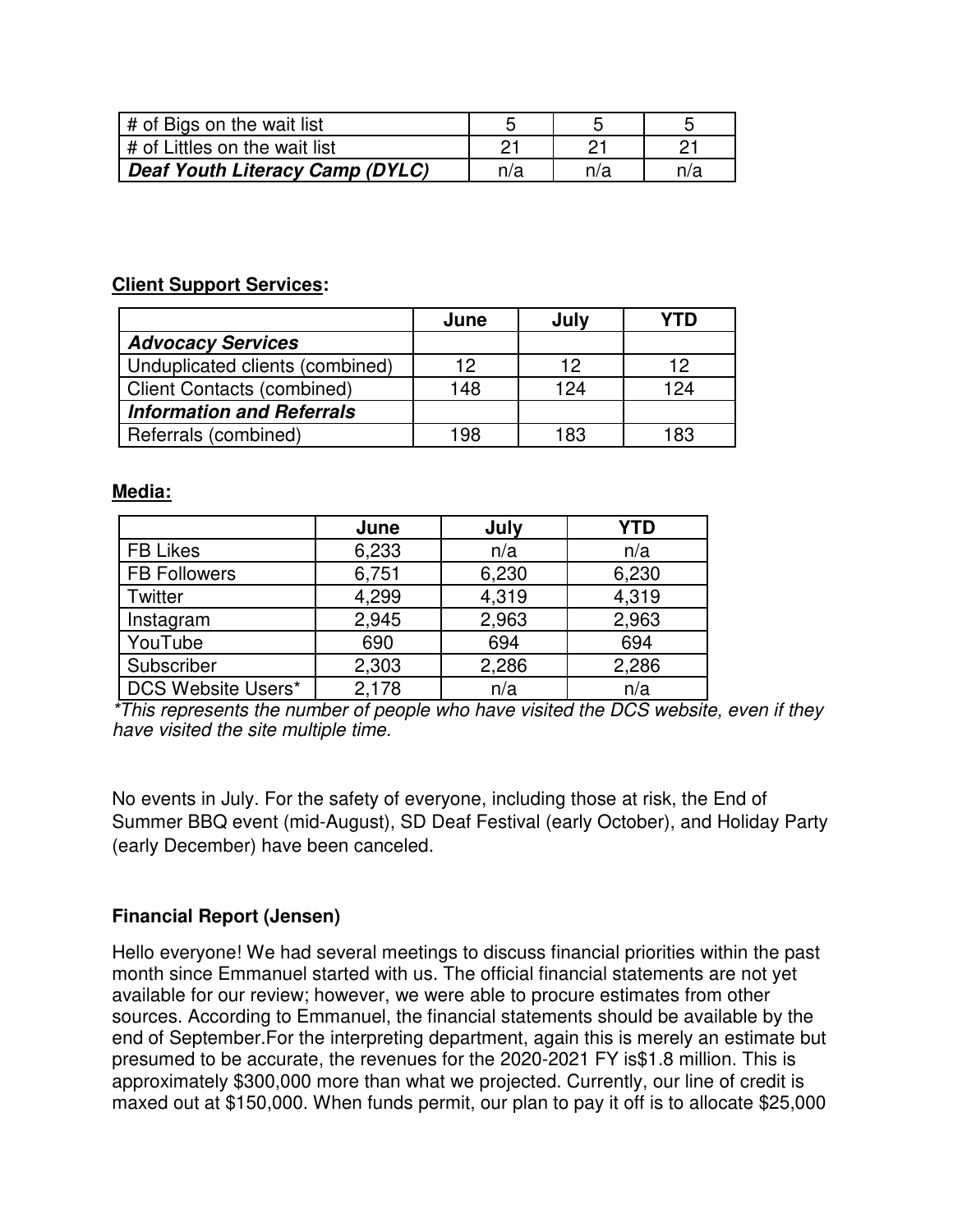each month towards the debt. In the fifth month, it will be completely paid off with the final payment of \$50,000. It will help decrease our liability. We are still waiting for the executive team to submit the 2021-2022 FY budget for our review. We are still discussing how to reduce the anticipated deficit furthermore. Finally, good news: we are approved for PPP (Paycheck Protection Program) loan forgiveness for an amount of \$466,600. Thank you to all of the DCS and Now CFO for making this happen. I hope this message gives you a better insight of our process in the accounting department.

# **Fundraising Committee Report (Rosas for Preston)**

So the chair of the fundraising committee is Laura Preston, and she sent me her report. I will go ahead and relay that. She says hello. My name is Laura Preston. I am the new fundraising chair. The gala will happen at Fairbanks ranch country club may 14th of next year. 2022. I'm really excited to make this gala a success, and a good time for the community. We are going to meet the second Thursday of every month, and would love for you to join the committee. Please, if you know anyone that's interested please reach out, we're really excited to make this happen, and so yeah, that's all from Laura Preston.

# **Personnel Committee (Nat-Booter)**

Hello everyone. We just had our first personnel meeting last week, Thursday. Elections for the personnel chair, we met on the 4 we meet on the  $4<sup>th</sup>$  Thursday of the month. Anyone who wants to come and join us.

The committee's approach is to focus on 3 priorities or agenda items. We are finalizing the job description for the staff liaison for now. Thank you.

# **Deaf Service Advisory Council (Rosas)**

Hello everyone. As for now, we will show a video for the DSAC. Hopefully next week we look forward and don't miss that video.

### **Board Governance Committee (Ronco)**

I have nothing major to report. The only thing is that we have had to make sure all the information about governance is in one place, but Amrita found out that we have 2 places where these things are. MALMAR needs to be switched over, so next month we will have one place for everything, and we will have better access to all of our documentation and that will really improve things. So yeah, that's it for me.